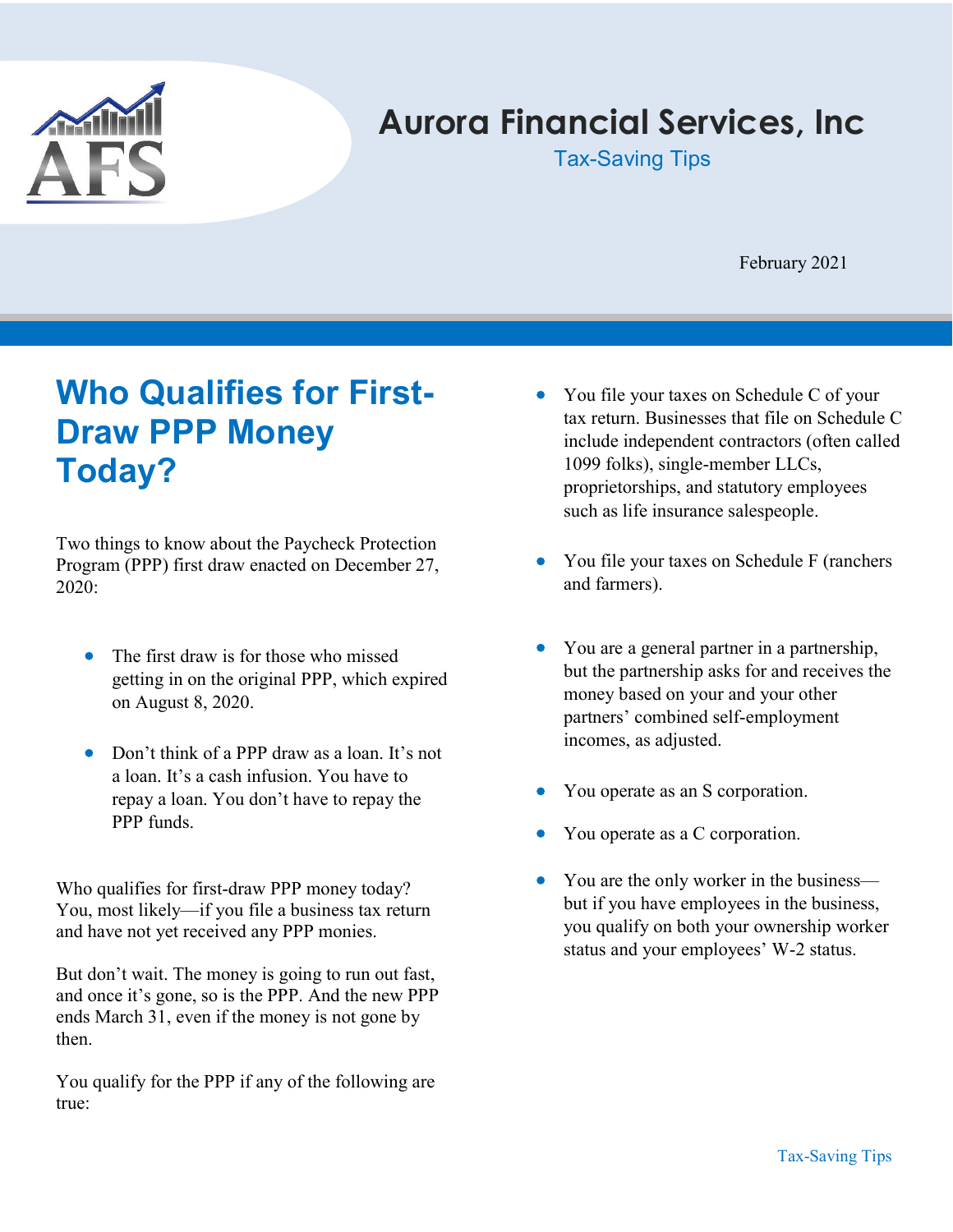## COVID-19 Relief Law Turbocharges Employee Retention Credit

Before the December 27, 2020, enactment of the new COVID-19 relief law, you may have chosen the PPP loan and given no thought to the employee retention credit.

Remember, under the original law, you had to choose between the retention credit and the PPP loan. Millions chose the PPP loan route.

But now the game has changed. You may, as a PPP recipient, qualify to take the employee retention credit retroactively for tax year 2020 and also going forward in tax year 2021.

Here are the key changes you as a PPP player need to know:

- **•** PPP loan recipients can retroactively claim the 2020 employee retention credit for wages not paid with forgiven PPP loan proceeds.
- Wages paid from March 13, 2020, through December 31, 2020, qualify for the retroactive credit.
- Wages paid from January 1, 2021, through June 30, 2021, can qualify for the more significant 2021 credit.
- For 2021 quarters only, you qualify for the credit if your gross receipts for a calendar quarter are less than 80 percent of gross receipts from the same quarter in tax year 2019. Alternatively, you can elect to qualify for a quarter by comparing the gross receipts of the immediately preceding quarter with the corresponding quarter in 2019.

 For 2021 quarters only, the relaxed requirements for qualifying wages apply to businesses with 500 or fewer 2019 full-time employees.

# COVID-19 Relief Law Boosts Temporary Tax Deductions and Credits

Embedded in the COVID-19 relief law is \$900 billion for financial assistance.

As you would expect in these unusual times, some of the relief is in the form of direct government financial assistance and some is from tax benefits that can impact both tax year 2020 and tax year 2021.

Most of the provisions create extra deductions or credits where Uncle Sam puts cash directly into your wallet. Here are four:

### 1. Recovery Rebate Payments and **Credits**

Remember those \$1,200 checks many people got earlier in the year? Well, there's another round of \$600 payments coming, with rules very similar to the first round.

### 2. Paid Sick and Family Leave Credits

As you may remember from the March 2020 law, Congress provided two ways to give workers paid sick and family leave:

1. Employers received refundable payroll tax credits to fully offset the cost of the government mandate that employers provide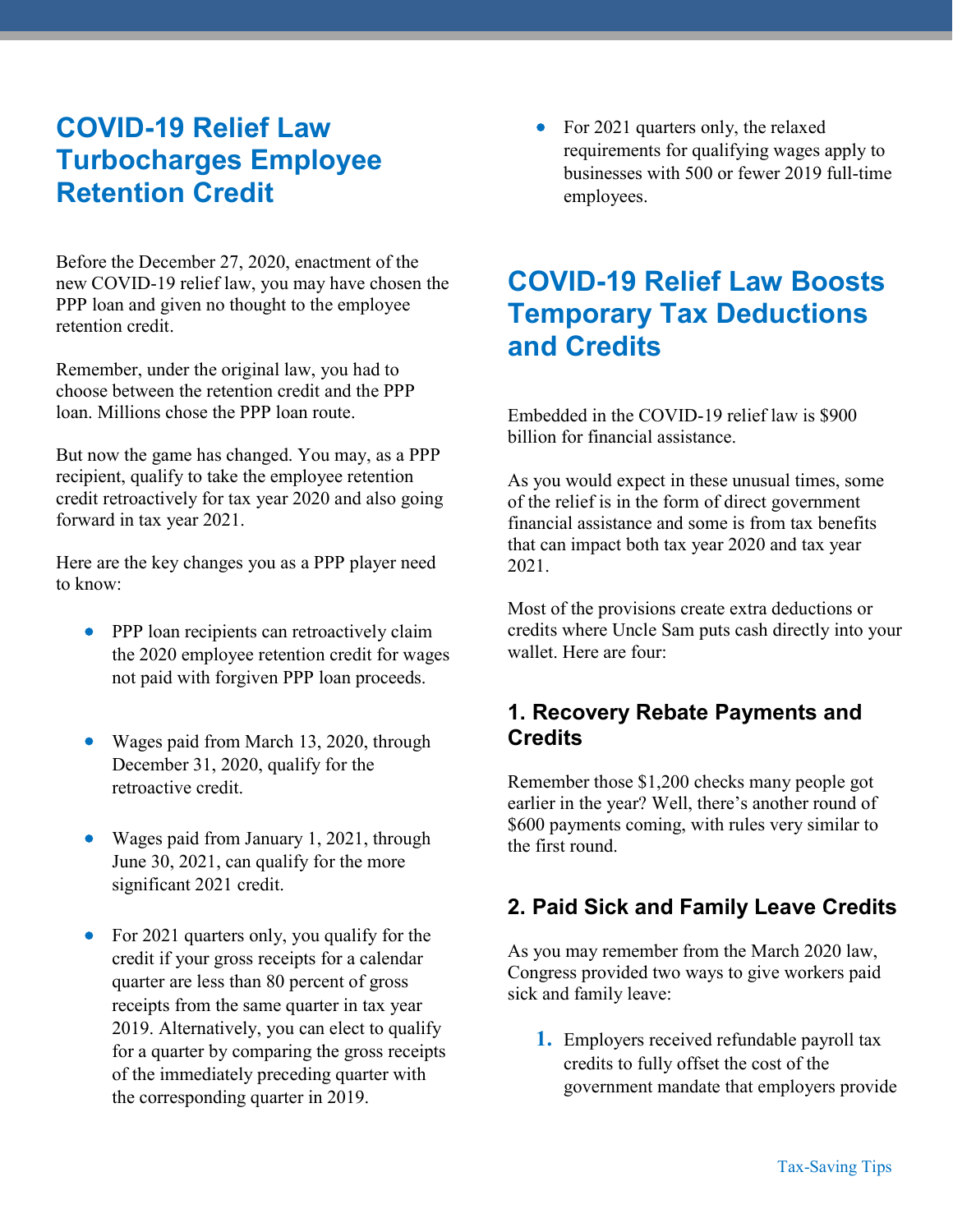paid sick and family leave to their employees.

2. Self-employed persons also qualify for paid sick and family leave. They claim a refundable tax credit against their 2020 selfemployment tax.

The tax credits require that the self-employed person or the employee was unable to work due to a qualifying situation between April 1, 2020, and December 31, 2020. The maximum non-working days eligible for the tax credits are

- 10 days for paid sick leave, and
- 50 days for paid family leave.

Under the new law, you now can claim these tax credits for qualifying days through March 31, 2021. But the new law did not increase the maximum creditable days.

#### 3. 100 Percent Business Meal **Deduction**

The new December 27, 2020, law allows you to deduct 100 percent of your business-related expenses for food and beverages provided by a restaurant for amounts paid or incurred after December 31, 2020, and before January 1, 2023.

### 4. Charitable Contributions

The CARES Act made three major changes to charitable contribution deductions for tax year 2020:

1. For individuals, there is no adjusted gross income (AGI) limit for contributions normally subject to the 50 percent and 60

percent limitations. The 2020 no-limit rule does not apply to donor-advised funds.

- 2. For corporations, the 10 percent limitation goes up to 25 percent of taxable income.
- **3.** If you are a non-itemizer, you may now deduct above-the-line cash charitable contributions up to \$300 for tax year 2020 only.

The new law enacted on December 27, 2020, extends the increased charitable contribution deduction limits for individuals and corporations to tax year 2021. In addition, in tax year 2021, nonitemizers can deduct below-the-line cash charitable contributions up to \$600 on a married-filing-joint return (\$300 for singles).

### Tax Extenders Passed with the COVID-19 Relief Law

The Taxpayer Certainty and Disaster Tax Relief Act of 2020, enacted on December 27, 2020, deals with the annual tax extenders. Congress made some of them permanent, while others got short- or longterm extensions.

These are the big five Form 1040 tax breaks that were scheduled to expire on December 31, 2020:

- 1. Exclusion from income for cancellation of acquisition debt on your principal residence (up to \$2 million)
- 2. Deduction for mortgage insurance premiums as residence interest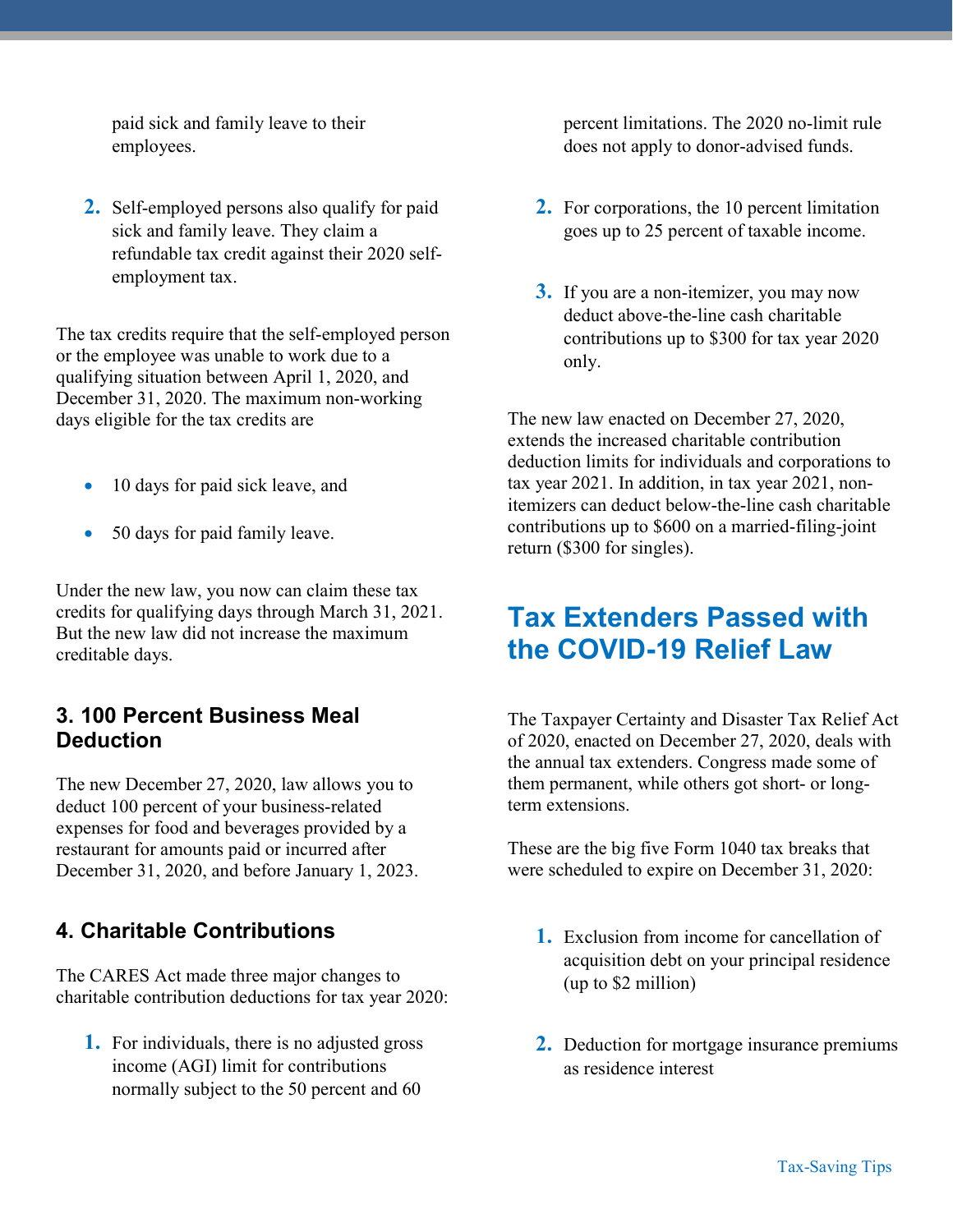- 3. 7.5 percent floor to deduct medical expenses (instead of 10 percent)
- 4. Above-the-line deduction for tuition and fees
- 5. Non-business energy property tax credit for energy-efficient improvements to your principal residence

Here is what Congress did with each of these five provisions:

- **1. Cancellation of debt.** Extended through tax year 2025, but with a reduced maximum exclusion from \$2 million to \$750,000 for discharges of indebtedness after December 31, 2020.
- 2. Mortgage insurance premiums. Extended through tax year 2021 only.
- 3. 7.5 percent floor for itemized medical deductions. This provision is now permanent!
- 4. Tuition and fees deduction. Eliminated, but the lifetime learning tax credit phaseout limit was increased to \$80,000 (or \$160,000 on a joint return) to increase access to this tax benefit.
- 5. Principal home energy tax credit. Extended through tax year 2021 only.

### IRS Penalty Forgiveness Using Reasonable Cause

The IRS can waive penalties it assessed against you or your business if there was "reasonable cause" for your actions.

The IRS permits reasonable cause penalty relief for penalties arising in three broad categories:

- 1. Filing of returns
- 2. Payment of tax
- 3. Accuracy of information

Contrary to what you might think, the term "reasonable cause" is a term of art at the IRS. This seemingly simple phrase has a precise and detailed definition as it relates to penalty abatement.

Here are three instances where you might qualify for reasonable cause relief:

- 1. Your or an immediate family member's death or serious illness, or your unavoidable absence
- 2. Inability to obtain necessary records to comply with your tax obligation
- 3. Destruction or disruption caused by fire, casualty, natural disaster, or other disturbance

Here are five instances where you likely do not qualify for reasonable cause penalty relief:

- 1. You made a mistake.
- 2. You forgot.
- 3. You relied on another party to comply on your behalf.